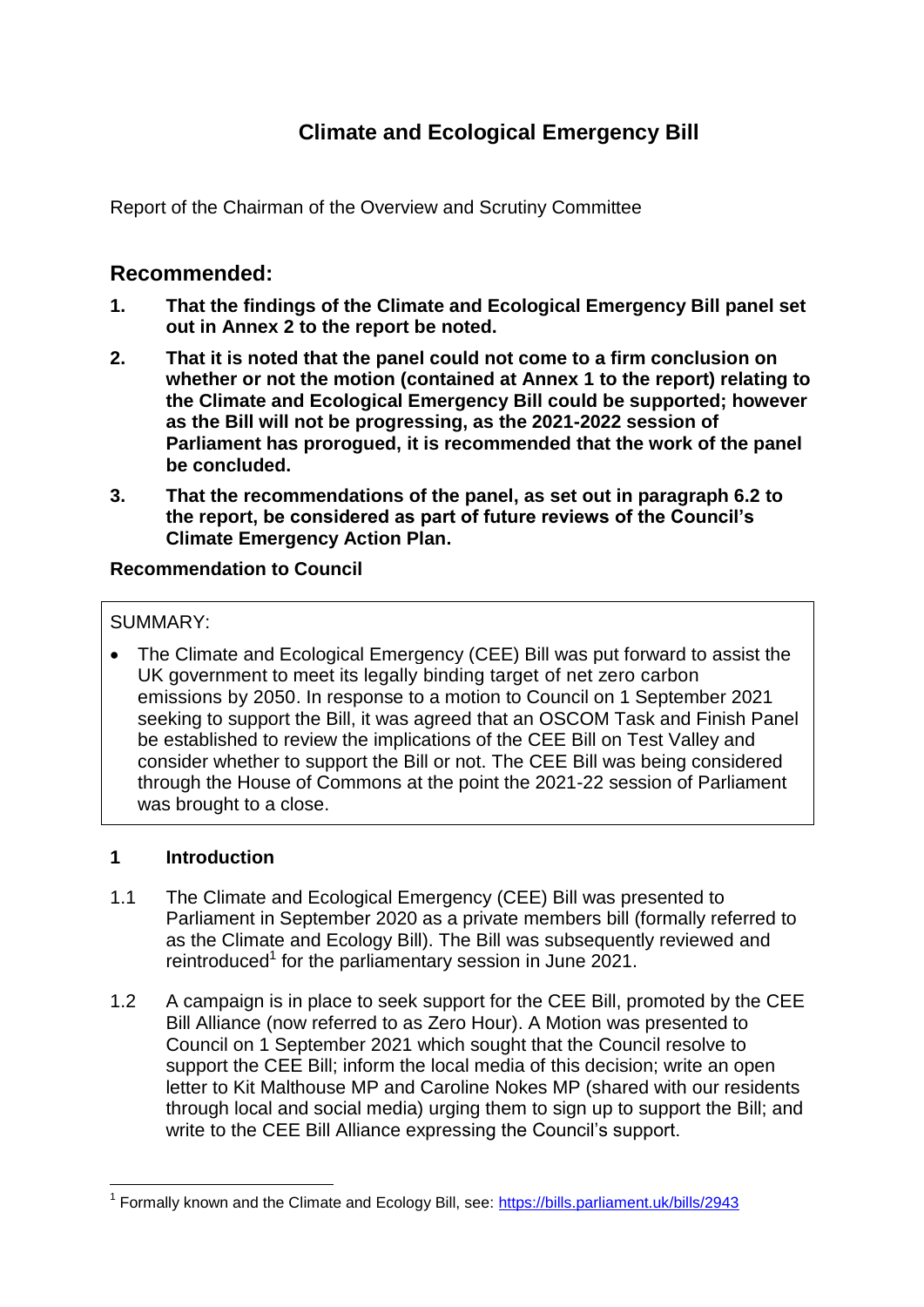1.3 The Council subsequently approved to refer the motion to OSCOM for consideration and response given the committee's key role in monitoring the Climate Emergency Action Plan (see Annex 1). Accordingly, an OSCOM Task and Finish Panel was established. This report sets out the findings of that Panel.

### **2 Background**

- 2.1 The Climate Change Act 2008 sets out legally binding targets for reducing carbon emissions, processes for setting carbon budgets, and reporting in relation to adaptation to climate change among other matters. The legislation was amended in 2019 to commit the UK to a legally binding target of net zero carbon emissions by 2050.
- 2.2 The Climate and Ecological Emergency Bill would significantly expand the remit and scope of the Climate Change Act 2008, including attaining net zero carbon emissions as rapidly as possible. It proposes to assign new duties to government, parliament and the advisory Committee on Climate Change to enact a strategy that meets more ambitious targets for both climate change and biodiversity.

## **3 Overview of the Climate and Ecological Emergency Bill**

- 3.1 The CEE Bill put forward a framework of overarching policy imperatives that recognises our responsibility to reduce the UK's entire emissions and ecological footprint, urgently and fairly. The CEE Bill includes 11 expectations<sup>2</sup> which would ensure that:
	- a. The nature emergency is addressed shoulder to shoulder with the climate crisis via an urgent, joined-up whole-of-government approach.
	- b. The UK plays its full and fair role in limiting the mean global temperature rise to the most stringent end of the Paris Agreement (i.e. reducing UK emissions at a rate consistent with at least a 66% probability of limiting peak warming to 1.5°C compared to pre-industrial levels) via a new legally binding climate target.
	- c. The UK takes responsibility for its entire greenhouse gas footprint—i.e. its consumption emissions, including passenger shipping, flights and landbased transport—by accounting for all of the emissions that take place overseas in the manufacture, transport and disposal of goods consumed in the UK.
	- d. The reduction of the UK's greenhouse gas emissions is achieved first and foremost, by stopping emissions' sources caused by human activity, whilst also ending the exploration, extraction, export and import of fossil fuels.
	- e. The UK nations adhere to national, legally-binding carbon budgets set each year—not every five years.

 $\overline{a}$  $2$  Derived from information that was published on the CEE Bill Alliance (now 'Zero Hour') website. Please note, the wording may not directly reflect that contained within the Bill itself.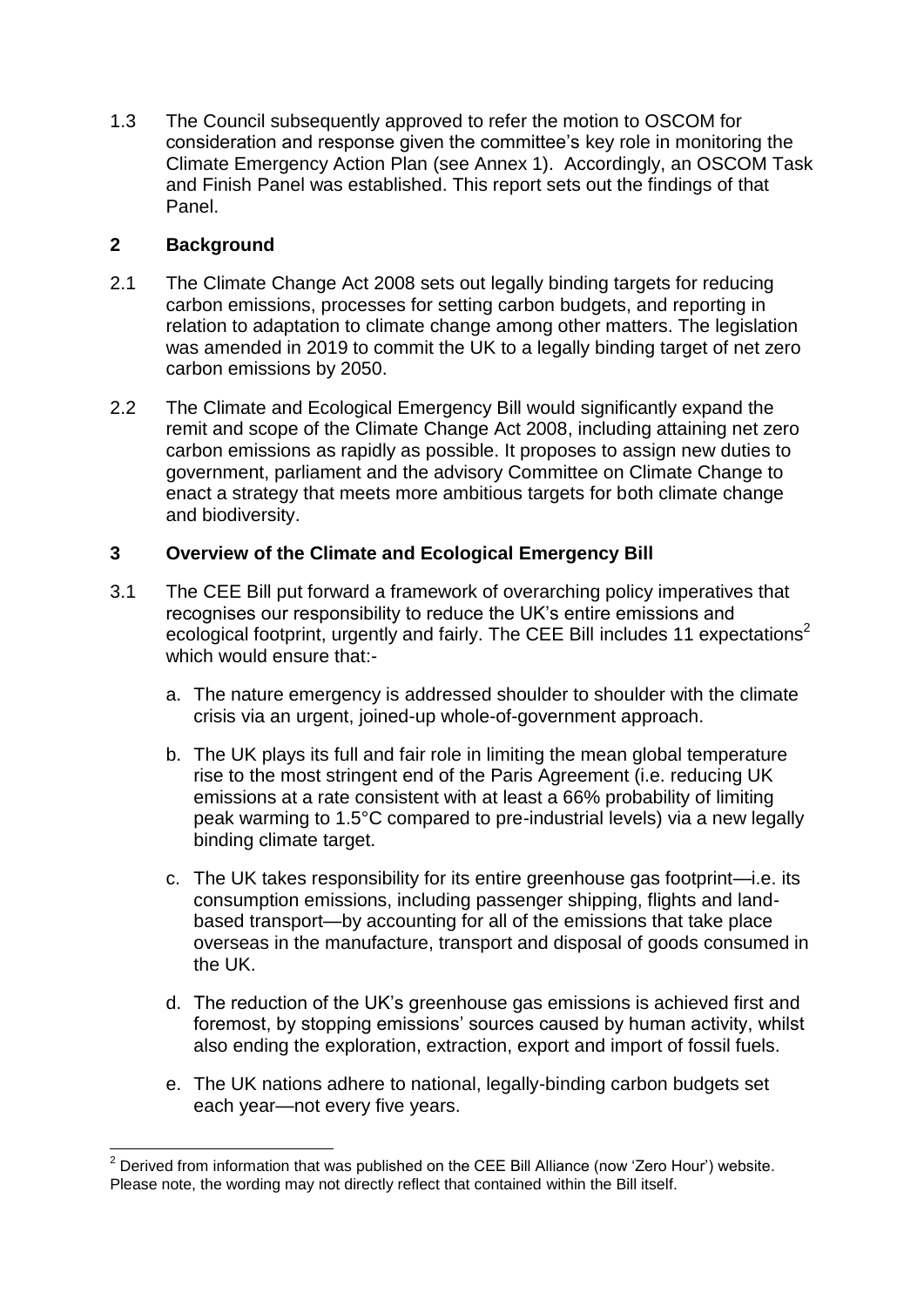- f. The UK has a strict nature target so that by 2030 nature is visibly and measurably on the path of recovery in line with the [Global Goal for Nature.](https://www.naturepositive.org/) The Bill also ties this nature target to international pledges, locking them into law. This will ensure that the UK will comprehensively fulfil its obligations under the UN Convention on Biological Diversity—and meet the commitments set out in the [Leaders' Pledge for Nature.](https://www.leaderspledgefornature.org/)
- g. The UK's ecosystems are protected and restored with a focus on biodiversity and ecosystems that act as resilient natural carbon sinks—and that the health of nature is achieved, above all else, by avoiding its destruction.
- h. The UK takes responsibility for its entire ecological footprint. This means preventing adverse impacts on ecosystems and human health caused by consumption, trade and production in the UK and internationally—including via the extraction of raw materials, deforestation, land degradation, pollution and waste.
- i. An emergency strategy is drawn up via a temporary Climate and Nature Assembly, representative of the UK population, in order to advise on the fairest way forward. The Assembly would work directly with the Climate Change Committee and the Joint Nature Conservation Committee, before the strategy is laid before and approved by Parliament.
- j. More vulnerable communities are positively impacted by the proposals in the strategy, and that financial support and retraining is offered to those people currently working in high-impact industries.
- k. Annual interim, legally-binding targets are set in order to achieve the Bill's objective
- 3.2 It was suggested that the panel would achieve this with a four month deadline. Unfortunately this has not been achieved due to difficulties in being able to bring all of the panel together (at times in person) to enable the consideration of the matters it was to address. .

#### **4 Legislative process**

4.1 At the time of the final meeting of the panel, the CEE Bill was due its second reading at the House of Commons, which represents a relatively early stage in the legislative process. The Bill had been delayed on several occasions with the most recent date for the second reading having been scheduled for 18 March 2022, which was deferred until 6 May 2022. The parliamentary session for 2021-22 was brought to a close on 28 April, therefore it is indicated that there will be no further progress on the Bill. It is not known whether the Bill may be re-introduced in future parliamentary sessions, and if it is re-introduced whether it would have been subject to amendments. The panel anticipated that should the Bill have been enacted, the government would have needed to fill in some of the details of the requirements of the Act by making regulations or orders.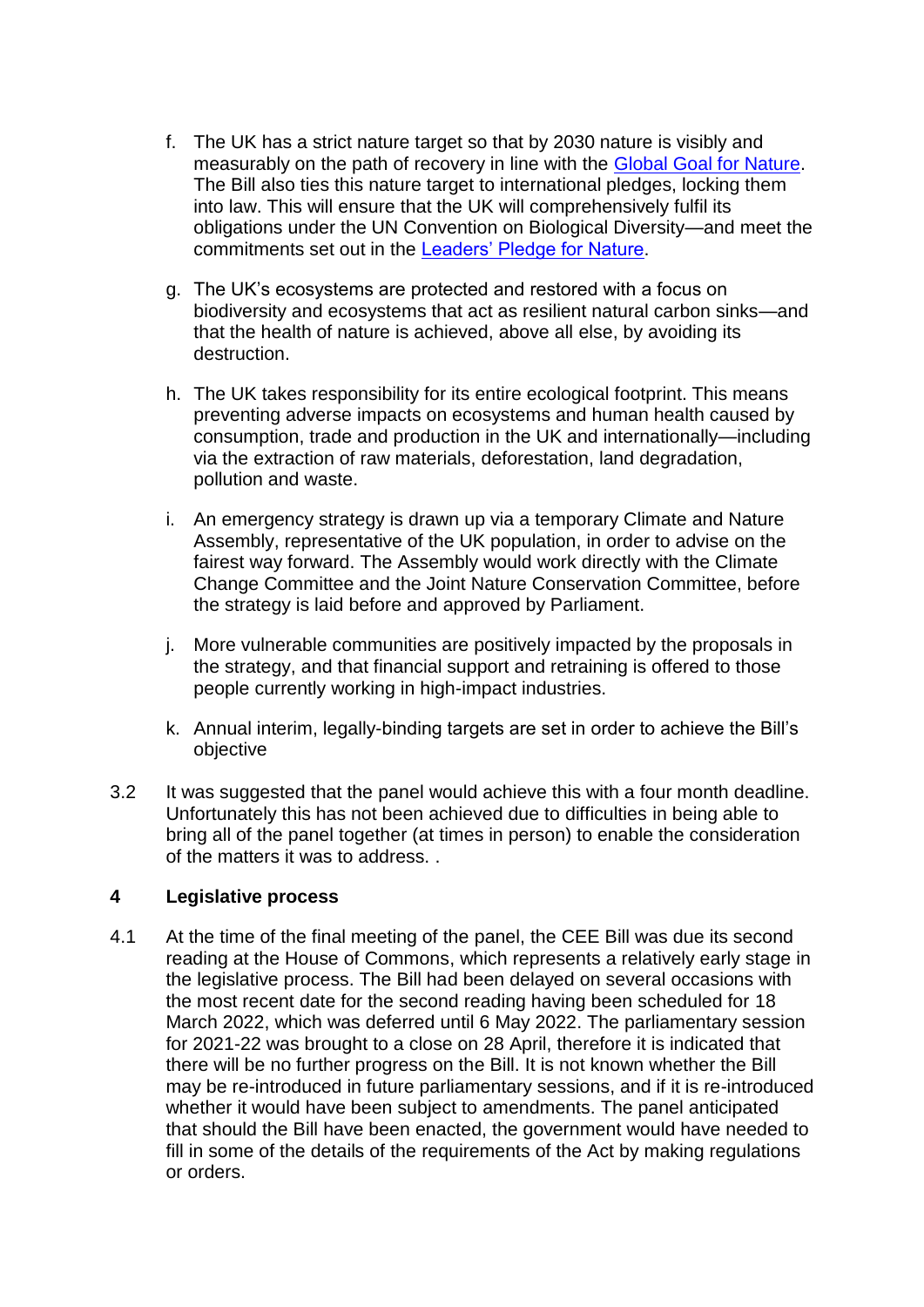#### **5 Response of the CEE Bill Task and Finish Panel**

- 5.1 In October 2021, OSCOM agreed that in order to fulfil its role set by Council a Task and Finish Panel should be established. This panel comprised Councillor Lodge (Chairman) and Councillors Gwynne, Hatley, Parker and Swain. Councillor Johnston also participated as an external advisor. The scope of the work focused on four areas. This section of the report reviews each of those four areas and summarises the response of the panel.
- a) Seek to understand the background of the Bill and investigate the impact that this might have on the Council and the Borough, including our communities
- 5.2 The panel were provided with briefing notes on the background to the Bill and information on the legislative process. This helped inform the approach and order of the investigation.
- 5.3 One of the points highlighted at the beginning was that the provisions within the CEE Bill are directed at national government and given the uncertainty regarding the process and application of the Bill it would prove a challenge for the panel to fully ascertain the impact of the Bill.
- 5.4 Despite this, the panel has investigated, as best as possible: the connections between the expectation of the Bill and other legislation, how the Climate Emergency Action Plan (CEAP) and other potential local implications may arise, and what conclusions can be drawn. Annex 2 to the report sets out the understanding and conclusions of the panel.
- 5.5 In reaching those conclusions the panel identified a number of general comments. They were mindful of the scale of the requirements and that the provisions within the Bill go beyond the remit of local authorities. In addition, the panel recognised the need for clarity on how any legally binding requirement would work, be measured and monitored. There were also issues with the language and terminology used in terms of being able to properly understand the purpose of the Bill and its implications.
- 5.6 It was highlighted that if the CEE Bill were to become law, the government would need to ensure that sufficient funds are allocated to implement and achieve its content at both a national and local level. This would hopefully be of benefit to local authorities, as it may assist with the resourcing of cutting carbon emissions, protecting and restoring ecosystems, and facilitating work with communities, residents and businesses.
- b) Understand the extent to which the Climate Emergency Action Plan (CEAP) aligns with the detail of the Bill and how any differences may need to be addressed (as far as appropriate to do so);
- 5.7 Annex 2 identifies where there are opportunities for the CEAP to be revised in the future – these are shown in bold in the final column of the table in Annex 2. One area of focus is that the Council's CEAP predominantly focuses on the climate emergency. A key component of the CEE Bill is elevating the nature crisis so that it is considered on an equal par with the climate emergency.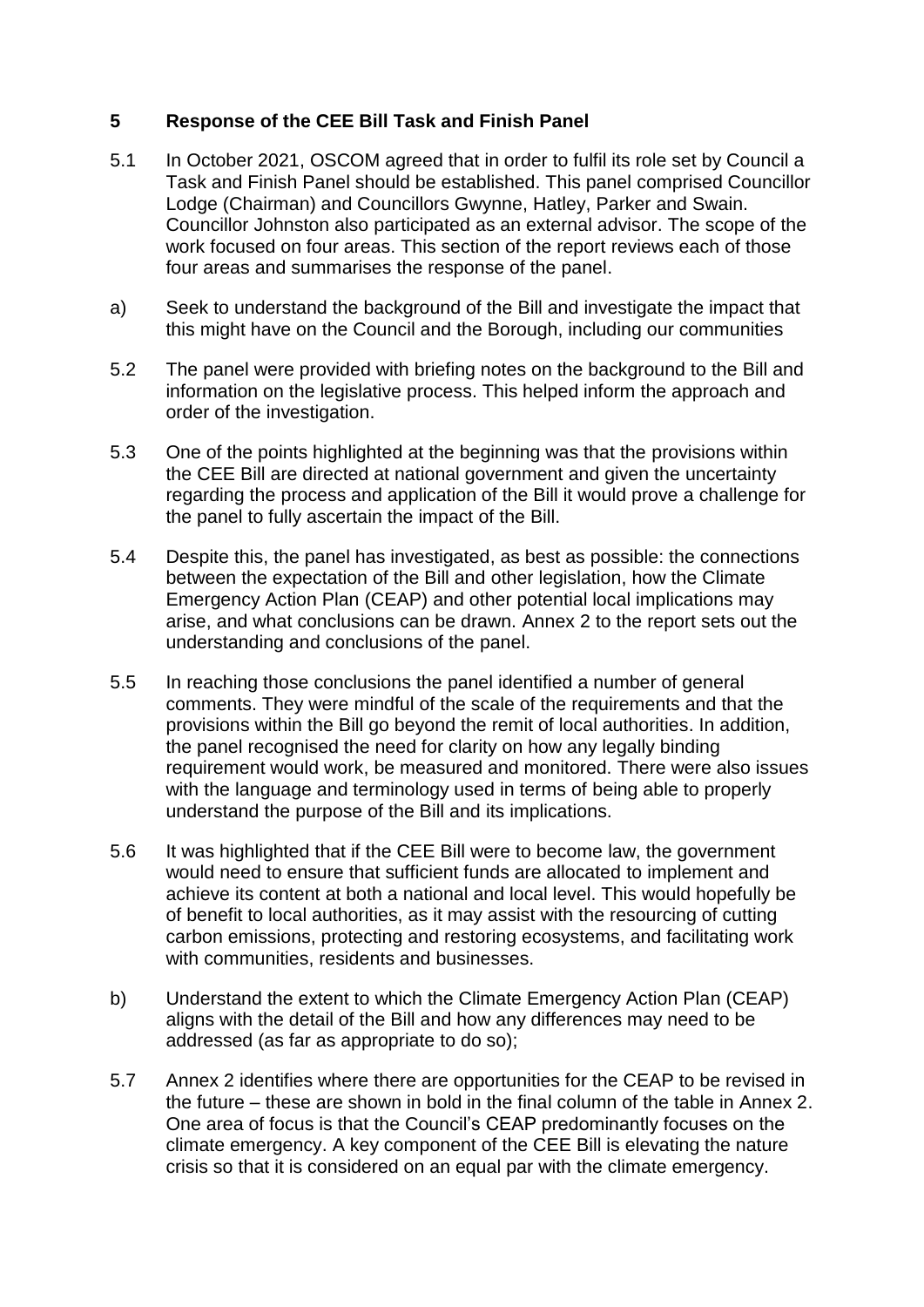The Bill would ensure that UK's ecosystems are protected and restored with a focus on biodiversity and ecosystems that act as resilient natural carbon sinks. Whilst the CEAP reflects on our role in working to conserve and enhance biodiversity, with one of the themes in the action plan relating to the natural environment, it was considered that the profile of the ecological crisis should be emphasised.

- 5.8 At a local level, this could mean greater commitments and actions in relation to ecological issues. The panel considers that this should be supported. The Council already has a comprehensive land purchase and community ecology programme. Our approach to biodiversity will also be influenced by the requirements of the Environment Act 2021 and linked secondary legislation and policy which is due to follow. This includes the introduction of mandatory Biodiversity Net Gain through the planning system.
- 5.9 The reinforcing of the ecological element within the CEAP and the rolling out of the Council's approach to the requirements of the Environment Act 2021 are recommended to be supported.
- 5.10 The Panel considered that the scope of the Council's ability to reduce greenhouse gases should look at both addressing the Council's own emissions and also assisting with signposting our communities to opportunities for them to explore. This remains an element of the CEAP and is recommended that it be supported.
- c) Understand the implications and potential opportunities, and reflect on our experiences of deliberative democracy in relation to how this may work at a national level, as well as more local implications;
- 5.11 The Bill proposed that the preparation of a Climate and Ecological Emergency Strategy would in part be informed by a Climate and Nature Assembly. The panel heard from the Head of Strategy and Innovation and the experience of deliberative democracy and running a citizen assembly, being one of three authorities to pilot such an approach through the government's Innovation in Democracy Programme. It is unclear whether there would be an expectation of deliberative democracy approaches required at a local level. The panel considered that based on the Council's previous experience they are valuable but can be very resource intensive and need careful structuring.
- 5.12 A further potential implication of the Bill is that the Council may be expected to take a more proactive role working with communities, residents and businesses to reflect the objectives set out in the Bill. This theme is already incorporated in the CEAP under Supporting Communities and Businesses. We are continuing to support and signpost opportunities; this has been a feature of the work undertaken e.g. recently we have delivered a climate change workshop at the annual TVAPC conference.
- d) Through developing our understand of the Bill and the implications at a national and local level make recommendations as to how the Council should consider whether to support the principle of the Bill and those other elements raised through the motion to Council on 1 September 2021.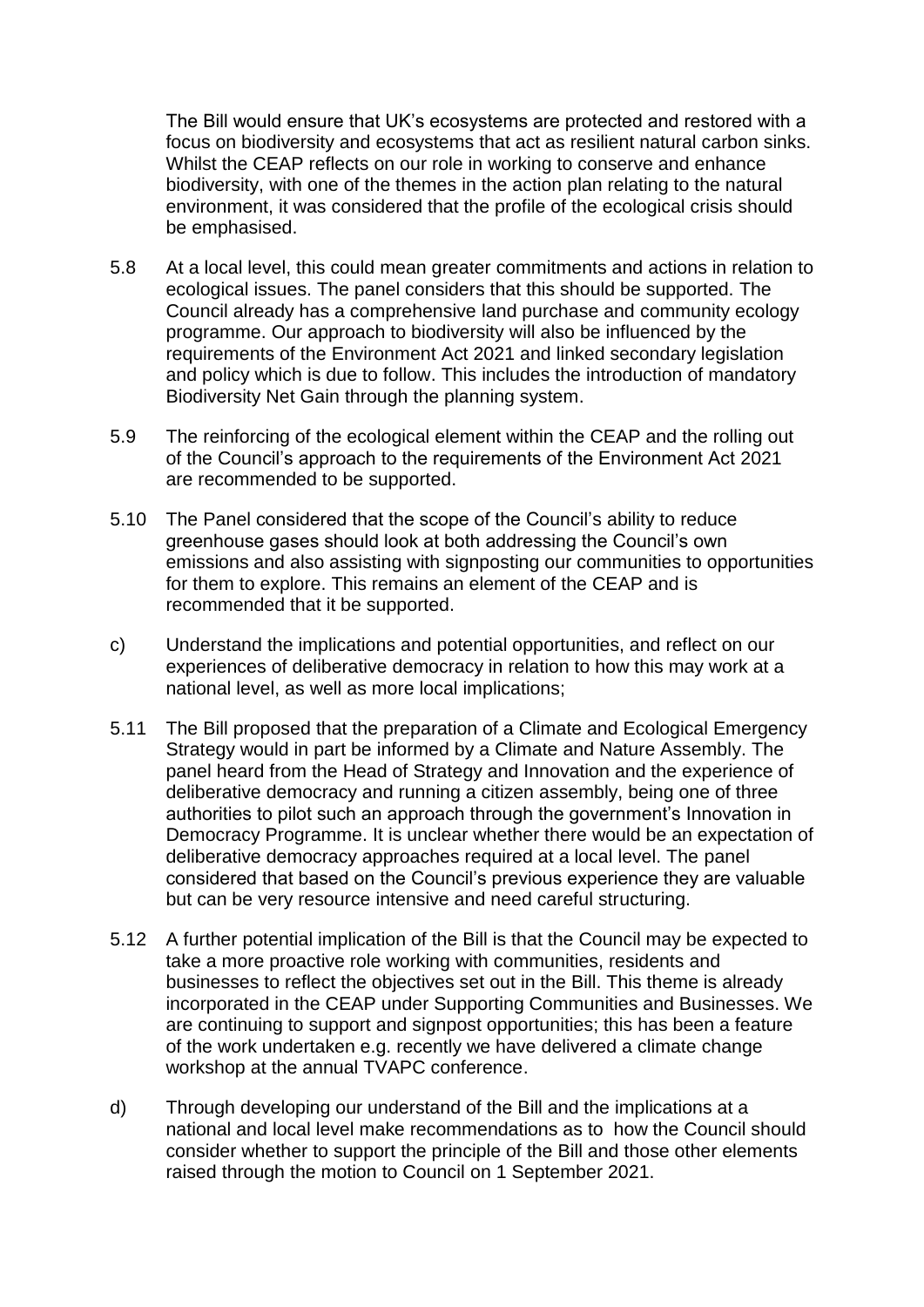- 5.13 As this Bill was at such an early stage of the process and lacking the background or detail of what it will require, it proved difficult for the panel to fully understand the implications. Whilst the panel has made informed assumptions about possible consequences there remain gaps in our understanding.
- 5.14 The task of comprehending the implications has been made even more complex because the Bill is directed towards national government and not at the local level. This uncertainty made it challenging for the panel to determine whether the principle of the Bill should be supported, with panel members drawing different conclusions on this matter. Therefore, no firm conclusion was reached on whether the panel recommended that the Council 'in principle' support the Bill in line with the motion (Annex 1).
- 5.15 However, there are elements within the Bill which may be applicable to a local context including those which complement actions in the Council's Climate Emergency Action Plan (CEAP) or which could be considered as part of its refresh. These are highlighted within Annex 2.
- 5.16 There are elements of the Bill that would appear to have a logical basis but in the opinion of the panel required further clarity or refining. These are highlighted in Annex 2. For example in terms of annual interim targets to achieve the overarching climate and nature targets, the panel understands the strength and weight of a legal target but the Bill was silent on how this would be enforced and how would it work in practice.
- 5.17 A further example is where the Bill proposed that the UK takes responsibility for its entire ecological footprint during production, trade and consumption in the UK and internationally. Whilst there is a sound basis for the proposal there are some doubts on whether this can be achieved when its compliance is dependent on international circumstances.
- 5.18 As indicated above, following the final meeting of the Panel, the parliamentary session for 2021-22 was brought to a close; the implication being that the CEE Bill will not progress further. In light of the status of the Bill, it is proposed that the work of the Panel be concluded.

#### **6 Conclusion**

- 6.1 The CEE Bill was put forward to require the UK government to meet its commitments in achieving net zero carbon emissions and aims to tackle the climate-nature emergency.
- 6.2 The Task and Finish Panel has considered the CEE Bill as required by the Council motion. As the Bill is no longer progressing, it is recommended that the work of the Panel on whether to support the Bill be concluded. However, the Panel has highlighted elements of the Bill which it can support and which can add value to our existing CEAP. The recommendations of the panel for consideration as part of future reviews of the Council's CEAP comprise: